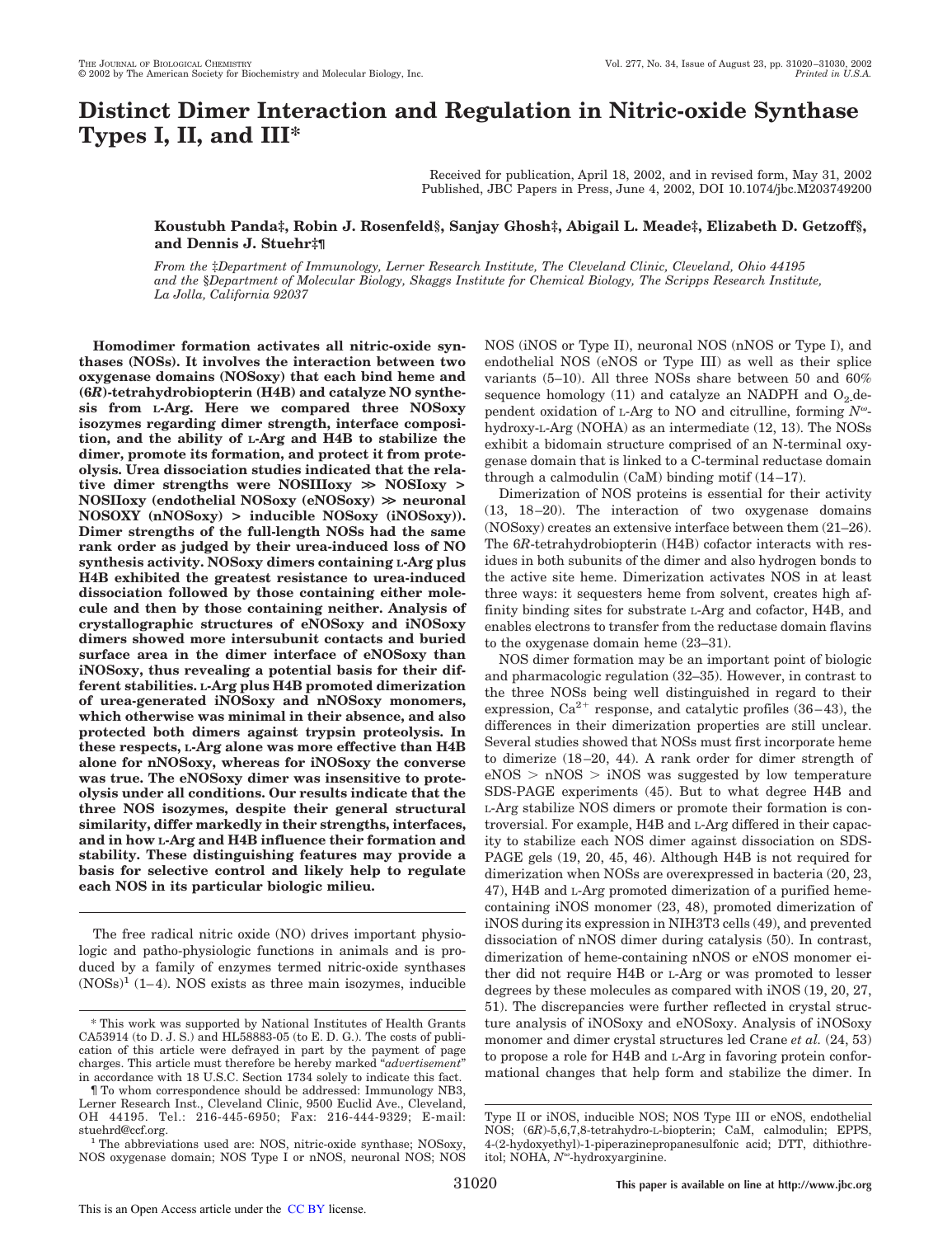contrast, crystal structure analysis of H4B-replete and H4Bfree eNOSoxy as well as iNOSoxy dimers led others to propose that H4B has no role in forming a stable dimer (25, 54).

To address these issues, we compared iNOS, eNOS, and nNOS proteins expressed and purified from bacteria regarding their dimer strengths, dimer interfaces, and responses toward L-Arg and H4B in stabilizing the dimer, promoting dimer formation, or in protecting the dimer against proteolysis. Our report helps clarify how each NOS differs in these respects and discusses potential structural and biologic origins for the differences.

#### MATERIALS AND METHODS

*Reagents—*Ultrapure urea was obtained from Aldrich. All other supplies were of highest purity grade available and from sources previously reported (23, 55).

*Preparation of NOSoxy Proteins—*Murine iNOSoxy (residues 1–503) and rat nNOSoxy (residues 1-720) with a fused C-terminal  $\mathrm{His}_6$  tag were overexpressed in *Escherichia coli* and purified in the absence of H4B or L-Arg using nickel-chelate chromatography as described previously (23, 56). Bovine eNOSoxy was obtained by limited trypsin hydrolysis of pure bovine eNOS protein as detailed before (57, 58). This method cleaves eNOS at a point between its oxygenase domain and CaM binding sequence. In all cases, enzyme concentration was determined from the 444-nm absorbance of the ferrous-CO complex using an extinction coefficient of 76  $mm^{-1}cm^{-1}$ . All purified proteins were checked for their purity by gel electrophoresis.

*Incubation of NOS Proteins with Urea—*NOSoxy or full-length NOS were incubated at 15 °C for 2.5 h in 40 mM EPPS buffer, pH 7.6, containing 3 mM DTT and the indicated concentrations of urea  $(0-7)$  M) in a final volume of 100  $\mu$ l. Heme concentrations of the treated holo-NOS proteins in the incubation system ranged from 6 to 10  $\mu$ M. In studies monitoring spectral change of urea-treated proteins over time, the whole incubation was performed in a cuvette at a final volume of  $300 \mu$ l.

*Activity Assays—*To measure the activity of NOSoxy proteins, their nitrite production from NOHA in a  $H_2O_2$ -supported reaction was assayed in 96 micro-well plates at 37 °C as has been previously described  $(29)$ . Assay mixtures  $(100-\mu)$  final volume) contained 60 mm EPPS, pH 7.6, 150–300 nm NOSoxy heme, 1 mm NOHA, 1 mm DTT, 30 mm  $\rm H_2O_2$ , 25 units/ml superoxide dismutase, 50 mg/ml bovine serum albumin, 0.5  $mm$  EDTA, and 4  $\mu$ M H4B. The reactions were initiated by the addition of NOHA and  $H_2O_2$  and stopped after 10 min of incubation at 37 °C by the addition of 1300 units of catalase. Finally, 100 ml of Greiss reagent was added into each well, and the absorbance was recorded at 550 nm using a Thermomax microplate reader. The amount of nitrite formed was determined based on  $\text{NaNO}_2$  standards. Activities of full-length NOS proteins were determined in NADPH-driven NO synthesis assays using the oxyhemoglobin detection method as detailed before (29, 55). NOS reductase domain activity was determined by measuring NADPHdependent cytochrome *c* reduction by the CaM-bound NOS enzymes as described before (55).

*UV-Visible Spectroscopy—*Spectral data were recorded on a Hitachi U3110 Spectrophotometer.

*Gel Filtration Chromatography—*Samples were subjected to gel filtration chromatography on a  $30 \times 10$ -cm Amersham Biosciences Superdex 200 HR column. The column was equilibrated with 40 mM EPPS buffer, pH 7.6, containing 10% glycerol, 3 mM DTT, and 150–250 mM NaCl. Protein in the column effluent was detected at 280 nm using a flow-through UV detector. Molecular mass was estimated based on elution profiles of protein standards. Typically, two copies of the gel filtration profiles were made, and the overlapping dimer and monomer peaks were cut out separately from each copy and weighed on a microbalance. The weights of the peaks were used as direct measures of their areas and used to determine the dimer:monomer ratios.

*Dimerization of Urea-generated NOSoxy Monomers—*NOSoxy monomers were prepared by incubating the as-isolated proteins (120–150  $\mu$ M) with urea at concentrations ranging from 3 to 5 M for 2.5 h at 15 °C as described before (29). The samples were then diluted 10-fold with 40 mM EPPS, pH 7.6, containing 10% glycerol and 2 mM DTT. Diluted protein samples were then incubated for 2.5 h at room temperature in the absence or presence of L-Arg  $(10 \text{ mm})$  and/or  $\text{H}_4\text{B}$   $(100 \text{ }\mu\text{m})$ .

*NOSoxy Sensitivity to Trypsin Proteolysis—*NOSoxy protein samples were incubated overnight on ice in the absence or presence of L-Arg (10 mM) and/or H4B (100  $\mu$ M). They then were treated with 10  $\mu$ g of trypsin for 5 min and then immediately boiled in 20  $\mu$ l of gel sample buffer containing 0.125 M Tris-HCl, pH 6.8,  $10\%$  (w/v) SDS,  $10\%$  (v/v)  $\beta$ -mercaptoethanol, 20% (w/v) glycerol, and 0.02% (w/v) bromphenol blue and then subjected to SDS-PAGE at a constant current of 20 mA on 1-mm slab gels using Protean II apparatus from Bio-Rad. After electrophoresis, the gels were stained for protein with Coomassie Blue R-250. The  $\mathit{a}$  paparent  $M_r$  of the proteins and their trypsin-generated fragments were calculated on the basis of Bio-Rad pre-stained SDS-PAGE standards. N-terminal sequencing of proteins excised from the gel was done at the Cleveland Clinic core facility.

*Structural Analysis of eNOSoxy and iNOSoxy Dimer Interface—*The numbers of pairwise contacts across the dimer interface and buried surface areas in the structures of dimeric murine iNOSoxy (24) and bovine eNOSoxy (25) were computed and analyzed (PDB codes 1DF1 and 1D1V). Pairwise contacts between atoms in the two halves of each dimer were identified using a crystallography and NMR system program (59) with a contact cutoff distance of 4 Å. We calculated solventaccessible surface areas buried in the dimer interfaces using CCP4 (60) and calculated the molecular surface areas buried in the dimer interfaces using the MSMS program (61, 62). A 1.4-Å probe radius was used in the surface area calculations. By using two independent methods we verified that calculated differences exceeded uncertainties inherent to either surface area calculation method. Multiple structures were analyzed for each isozyme, and these calculations verified that differences in the surface areas of the two isozymes could not be attributed to refinement and/or co-crystallization with inhibitors.

#### RESULTS

We studied and compared subunit dissociation and reassociation among three NOSoxy and utilized full-length NOS dimers in a subset of experiments. We selected urea as the chaotrope for dimer dissociation because it has been used extensively to reversibly dissociate iNOSoxy and full-length iNOS into heme-containing monomer (28, 30, 48, 55, 63) and nNOS into heme-containing monomer (29, 31, 64). We also examined roles of L-Arg and H4B in stabilizing the three NOS dimers and in promoting reassociation of their urea-generated monomers.

*Stability of NOSoxy Dimers and Effect of L-Arg and H4B—* The three NOSoxy proteins prepared in the absence of H4B and L-Arg were incubated overnight at 4 °C with or without L-Arg and/or H4B before treatment with urea. Fig. 1 shows their gel filtration profiles after being preincubated under the various conditions and then treated with 0, 3, and 5 M urea. It is clear that in the absence of both L-Arg and H4B the iNOSoxy and nNOSoxy dimers were highly vulnerable to subunit dissociation compared with the eNOSoxy dimer. The iNOSoxy dimer exerted the least resistance to urea-induced dissociation as it formed over 94% monomer with 3 M urea and completely dissociated with 5 M urea. This was followed by nNOSoxy, which despite undergoing some aggregation after dilution from high concentrations of urea was nearly 80% monomeric at 3 M urea and almost totally monomeric at 5 M urea. However, gel filtration analysis of fractions of such proteins show that a substantial part of such aggregated proteins are active with P450 spectral characteristics and not necessarily denatured. In comparison, eNOSoxy exhibited the highest resistance in that we observed 18% monomer at 3 M urea and 25% monomer at 5 M urea and failed to observe a predominant monomer population even at 7 M urea (data not shown). Fig. 1 also demonstrates that coincident preincubation with L-Arg and H4B imparted the strongest resistance to urea dissociation in all three NOSoxy dimers. Thus, conditions supporting the most stable dimer interaction match those that support full enzymatic activity in the NOS isozymes. Experiments that examined the individual contribution of L-Arg or H4B suggested that H4B was a bit more effective than L-Arg in stabilizing dimer against urea dissociation (Fig. 1). Together, the results suggest that (i) dimer stability in L-Arg and H4B-free NOSoxy dimers follows the rank order  $eNOS \gg nNOS > iNOS$ , (ii) L-Arg and H4B together or separately increase resistance toward urea-induced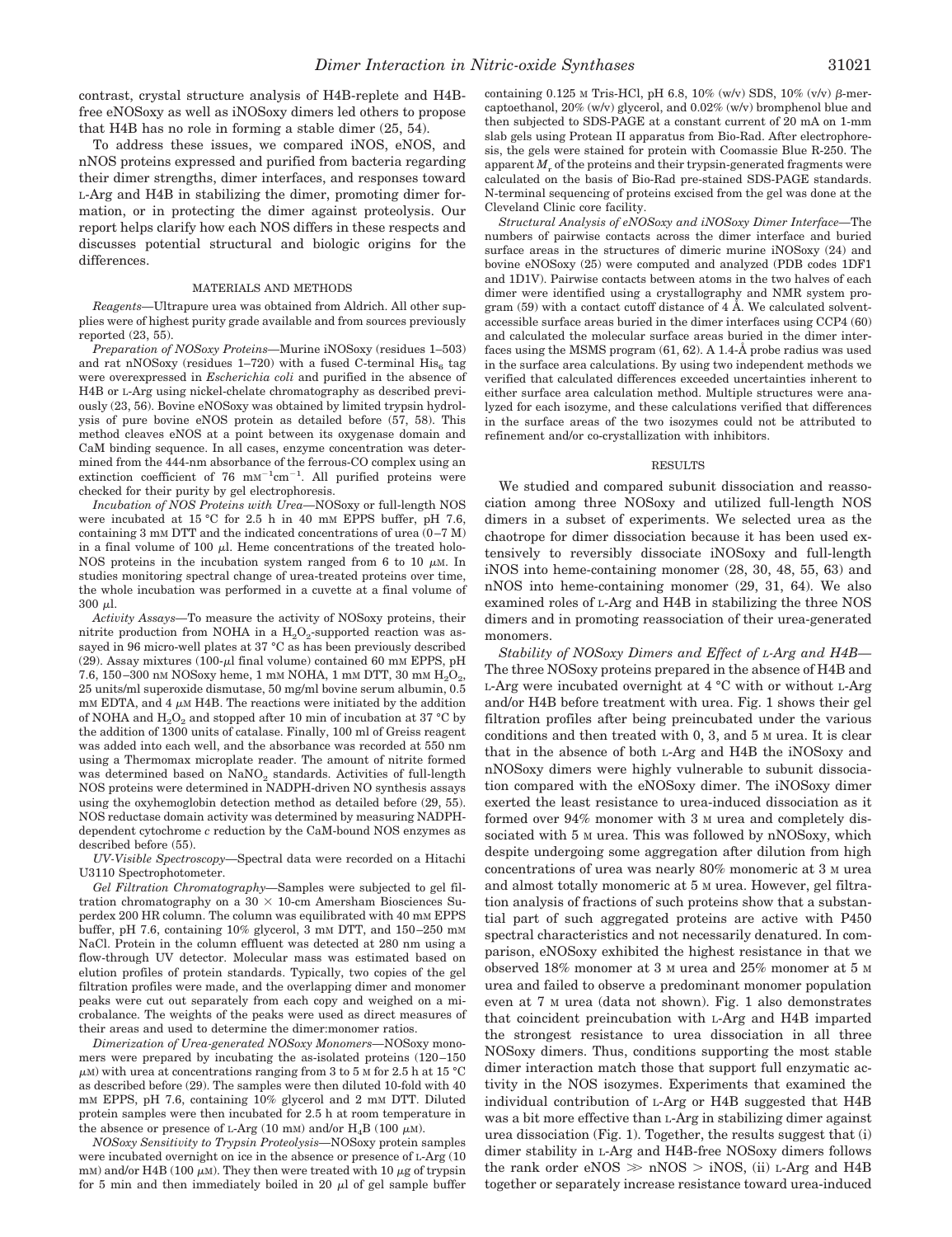

subunit dissociation in all three NOSoxy, and (iii) the same rank order of dimer stabilities is maintained in the presence of L-Arg and H4B.

Fig. 2, *left panels*, show activity curves for each NOSoxy protein after being treated with various concentrations of urea (0–5 M) in the absence or presence of L-Arg (10 mM) and/or H4B (100  $\mu$ м). Treatment with urea caused a concentration-dependent loss of activity in almost all cases. The activity loss was most prominent when L-Arg and  $H_4B$  were absent. The activity loss in each case can be explained by the singular or combined effect of (i) increased dimer dissociation into monomer, as seen in Fig. 1, and/or (ii) deactivation of the protein from ureainduced denaturation. Protein deactivation is manifested by conversion of the NOSoxy heme from a UV-visible spectrum resembling cytochrome P450 to one resembling P420 chromophore as shown in the *right panels* of Fig. 2. This change was measured by recording the dithionite-reduced CO-bound spectrum of each NOSoxy sample under the specific conditions of treatment.

The activity response of the three NOSoxy that were treated with urea in the absence of L-Arg and H4B is qualitatively similar. Typically, a sharp drop is observed at 2 or 3 M urea treatment with a subsequent gradual decline (Fig. 2, *left panels*). For iNOSoxy and nNOSoxy, this drop is primarily associated with loss of dimer content (see Fig. 1), whereas for eNOSoxy it is instead associated with protein denaturation as detected by the P450 measurement.

Interestingly, behavior of the three NOSoxy was different toward urea-induced deactivation or denaturation in the presence of L-Arg and/or H4B. For example, in the presence of L-Arg plus H4B, nNOSoxy showed total resistance in both respects, eNOSoxy showed near total resistance, whereas iNOSoxy activity remained susceptible. This correlated with iNOSoxy losing the most dimer content under this condition (Fig. 1). Although eNOSoxy underwent virtually no dissociation at 5 M urea in the presence of L-Arg and H4B, it did show some drop in activity over the treatment range, and this correlated with a similar degree of spectroscopic transition to cytochrome P420 (Fig. 2). H4B was better than L-Arg at stabilizing activities and P450 contents of the eNOSoxy and nNOSoxy dimer, whereas for the iNOSoxy dimer, H4B and L-Arg provided similar protections (Fig. 2).

*Stability of Full-length NOS—*We examined whether the full-length NOS isozymes would behave similarly to their NOSoxy counterparts in response to chaotropic stress from urea. We measured one dimer-dependent and one dimer-independent catalytic activity (NO synthesis and cytochrome *c* reductase activity, respectively) after incubating NOS proteins with different concentrations of urea. The full-length NOS proteins used here were bacterially expressed and purified in the absence of L-Arg and H4B. All three were predominantly dimeric as purified (data not shown), consistent with previous reports (23, 47, 65). Fig. 3, *upper panel*, shows that urea induced differential loss of NO synthesis activity among the three NOS isozymes. Their resistance toward urea displayed the same rank order as seen for NOSoxy proteins ( $eNOS \gg$ nNOS - iNOS), but there was quantitatively decreased dimer

Fig. 1. **Gel filtration profiles demonstrating effect of H4B and L-Arg on urea-induced dissociation of already formed dimers of the three NOSoxy.** Proteins were pre-incubated overnight in 40 mM EPPS buffer  $(-Arg, -H4B)$ , 10 mm L-Arg  $(+Arg)$ , 100  $\mu$ m H4B  $(+H4B)$ , or both 10 mm L-Arg and 100  $\mu$ m H4B ( $+Arg$ ,  $+H4B$ ) before being treated with given concentrations of urea for 2.5 h at 15 °C. After this urea treatment, 50  $\mu$ g of the treated proteins were loaded on a Superdex 200 HR column as described under "Materials and Methods." Results shown are representative of two similar experiments.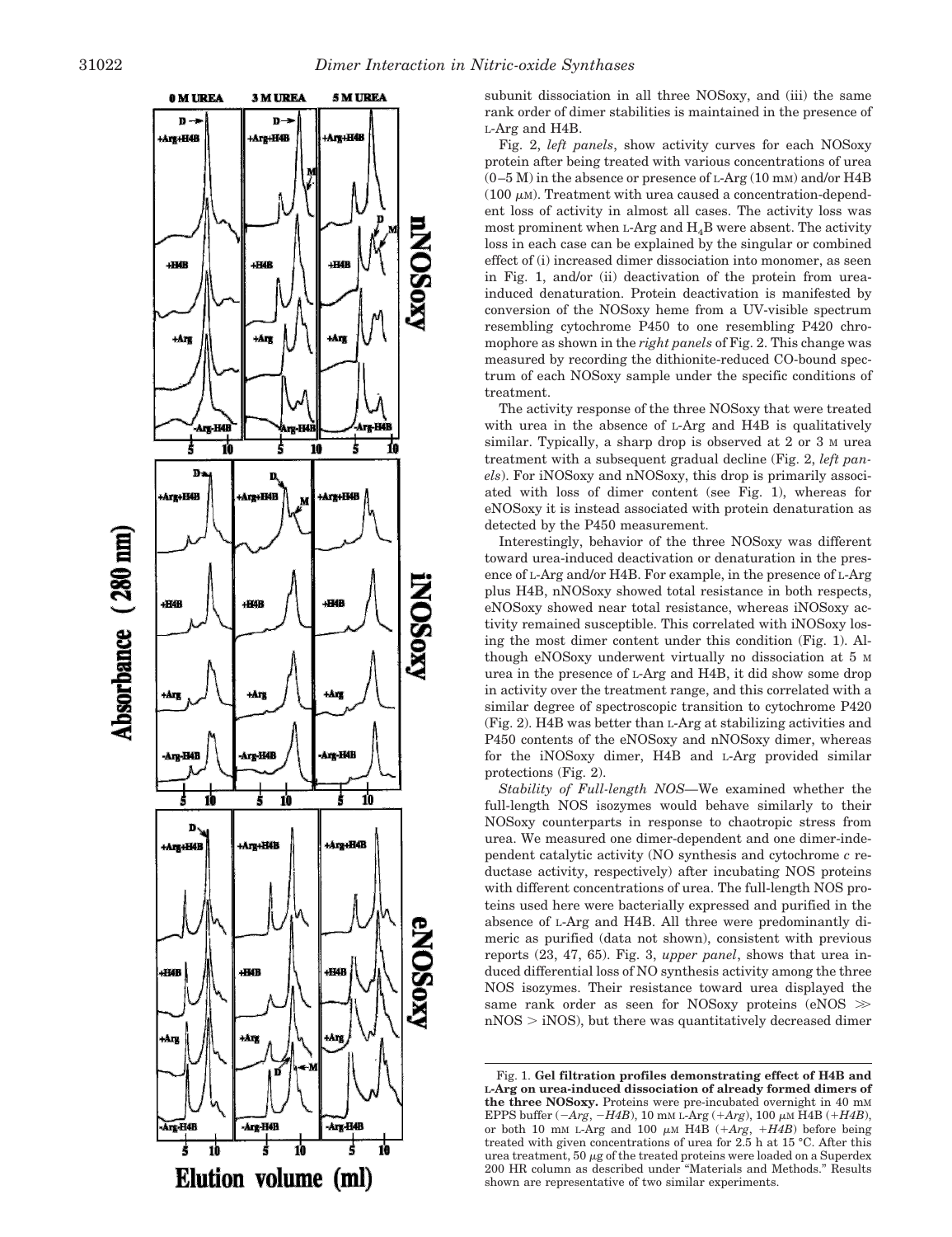

FIG. 2. **Relative resistance of different NOSoxy isoforms to urea-induced dissociation and denaturation in the presence and absence of L-Arg and H4B.** The *left panels* depicts the activity profile of the different NOS oxygenase isoforms after treatment with different concentrations of urea for 2.5 h at 15 °C in the complete absence and in the individual and combined presence of L-Arg (10 mM) and H4B (100  $\mu$ M) as described. Activity was measured by  $\rm H_2O_2$ -dependent L-NOHA oxidation, and the nitrite formation was determined after a 10-min reaction as described under "Materials and Methods." The *right panels* shows the corresponding change in the P450 content of the same proteins. The data are representative of three independent experiments.

dissociation/denaturation at lower urea concentrations compared with the NOSoxy proteins (see Fig. 2). This is consistent with our previous studies showing that full-length iNOS dimer isolated with H4B dissociates at a lower urea concentration

than does H4B-bound iNOSoxy dimer (28, 55). Our data suggest that attached reductase domains may also destabilize nNOS and eNOS dimers compared with their oxygenase domain counterparts. We also examined whether bound CaM had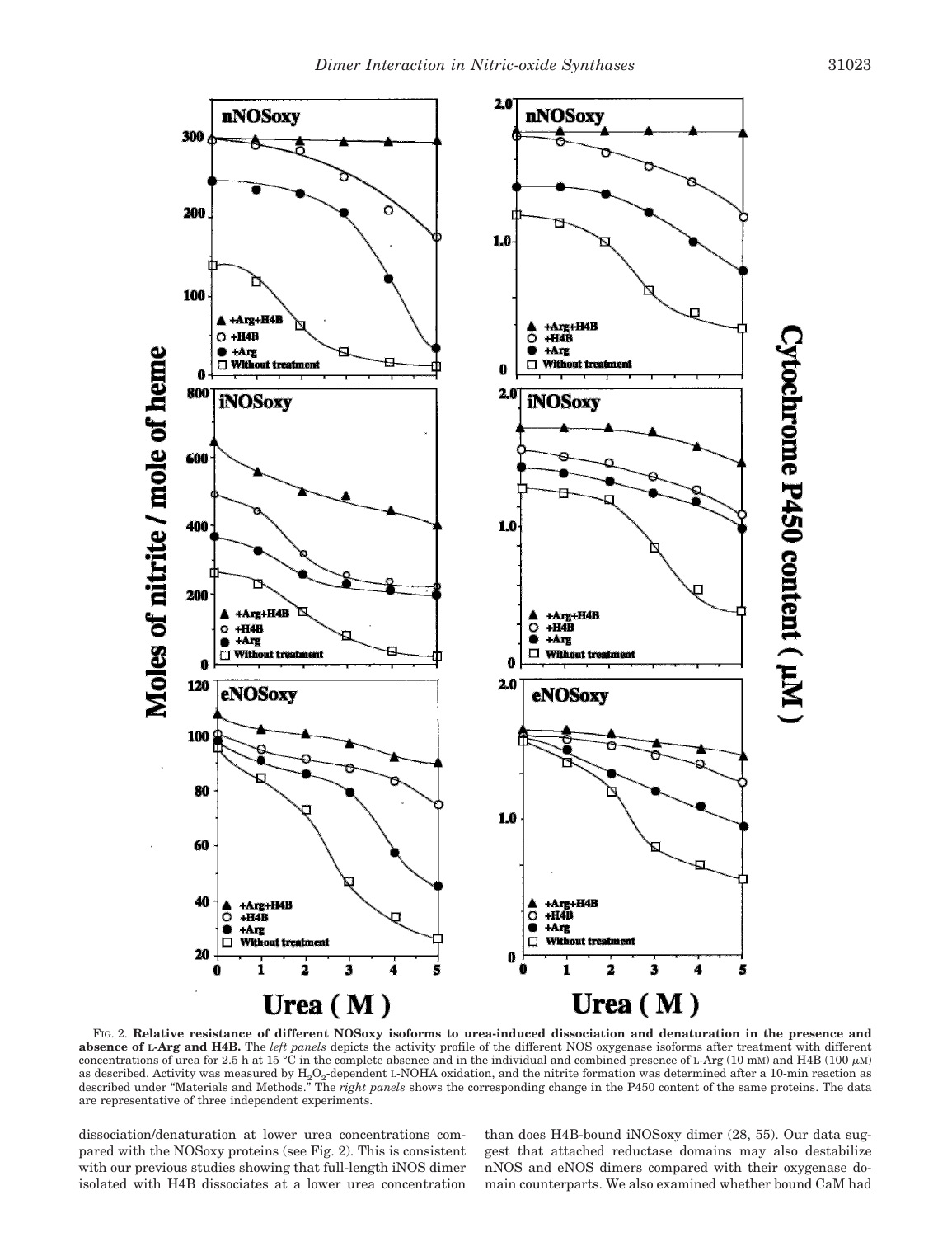

FIG. 3. **Catalytic activities of the different NOS full-length proteins after treatment with increasing concentrations of urea.** Full-length NOS isoforms prepared in the absence of L-Arg and H4B were equilibrated at 15 °C in the indicated concentrations of urea for 2.5 h after which aliquots were diluted and assayed for NO synthesis (*upper panel*) or cytochrome *c* reduction (*lower panel*) as described under "Materials and Methods." The data shown are representative of three similar experiments.

any effect in stabilizing the dimers in the three NOS isoforms and found that the presence of CaM does not resist or assist ureainduced monomerization of the NOS proteins (data not shown).

The cytochrome *c* reductase activities of the three NOSs also show differential loss in response to urea, with rank order of resistance being  $eNOS \gg nNOS \geq iNOS$  (Fig. 3, *lower panel*). The eNOS reductase activity was remarkably more stable than the other NOSs, requiring 5 M urea and above to lower its activity. In all cases, higher urea concentrations were needed to cause loss of cytochrome *c* reductase activity compared with the NO synthesis activity. This ensures that loss of NO synthesis activities were not because of unfolding of the reductase domains but, instead, were likely due to dimer dissociation, as has been directly shown for iNOS (55).

*Recovery of Dimeric Structure, Cytochrome P450-like Spectra, and Catalytic Activity—*We examined the ability of ureatreated NOSoxy proteins to reassociate into dimers and recover their catalytic activity and cytochrome P450-like spectrum. Urea-treated protein samples were diluted so that the urea concentration fell below 0.1 M, and then they were incubated at 30 °C for 2.5 h in buffer plus DTT alone or buffer containing L-Arg and/or H4B along with DTT. As shown in Fig. 4, the greatest recovery of activity and cytochrome P450-like spectrum was obtained in all three NOSoxy samples when ureatreated proteins were incubated with L-Arg plus H4B. The

magnitude of the recoveries correlated with the degree of induced dimerization in the iNOSoxy and nNOSoxy samples (Table I). iNOSoxy recovery of activity and cytochrome P450 like spectrum was nearly complete, whereas recovery was submaximal in nNOSoxy and eNOSoxy samples. In nNOSoxy and eNOSoxy, L-Arg alone was clearly more effective at inducing recoveries than H4B alone, whereas for iNOSoxy the opposite was true (Fig. 4 and Table I). In fact, in recovery of urea-treated nNOSoxy, the effect of L-Arg alone almost mimicked that of L-Arg plus H4B. For eNOSoxy samples, differences among responses to the various treatment conditions were not as prominent as for nNOSoxy (Fig. 4) and were not associated with changes in eNOSoxy dimer-monomer content (Table I). Together, we conclude (i) recovery of dimer (including the little observed in eNOSoxy), catalytic activity, and cytochrome P450 spectral character was possible in the urea-treated proteins, and such cumulative recovery followed a rank order of iNOSoxy - nNOSoxy - eNOSoxy, (ii) the greatest recoveries were obtained by incubation with L-Arg plus H4B in all three proteins, and (iii) L-Arg itself best promoted recoveries for nNOSoxy and eNOSoxy, whereas H4B itself best promoted recoveries for iNOSoxy.

*Kinetics of Recovery—*We compared the three NOSoxy isozymes regarding kinetics of activity recovery and how this correlated with spectral absorbance changes during a 2-h incubation period. Fig. 5 shows the time-dependent changes in activity (*left panels*) as well as the spectral transitions that occurred (*center* and *right panels*) during incubation of ureatreated, diluted proteins under various conditions. Activities increased and then approached a plateau after 15–30 min for iNOSoxy and after 30 min for nNOSoxy, whereas for eNOSoxy the activities either increased slowly or remained unchanged over the 2-h period. As seen before, L-Arg was more effective at promoting recovery in nNOSoxy and eNOSoxy than was H4B. The kinetics and degree of reactivation correlated with an absorbance increase at 393 nm *versus* time in all cases (*center panels*). The absorbance change at this wavelength represented the transition of NOSoxy species from a 6-coordinate, primarily DTT-bound ferric form to a 5-coordinate high spin ferric form during the incubation (*right panels*). H4B was more effective than L-Arg at promoting the spectral transition in iNOSoxy, whereas the opposite was true for nNOSoxy and eNOSoxy.

*Comparative Susceptibility to Proteolysis—*We also compared the sensitivity of the three NOSoxy to trypsin proteolysis in the absence or presence of L-Arg and/or H4B. For nNOSoxy (Fig. 6, *left panel*), trypsin treatment in the absence of L-Arg and H4B removed about 40 kDa from the protein to generate one major 40-kDa fragment. L-Arg alone or combined with H4B protected a cleavage site in the protein and led to the generation of a larger 49-kDa fragment (*lanes 3* and *5*), whereas H4B alone had no protective effect (*lane 4*). N-terminal sequence analysis showed that the cleavage sites were at Arg-296 and -349, with the latter site shielded in the L-Arg-bound dimer (Fig. 7).<sup>2</sup> Fig. 6, *middle panel*, shows that in the absence of L-Arg or H4B, trypsin removed about 11 kDa from iNOSoxy to generate one major fragment of around 42 kDa (*lanes 1* and *2*). The presence of L-Arg did not provide protection from this proteolysis (*lane 3*), whereas H4B alone (*lane 4*) or H4B combined with L-Arg (*lane 5*) did provide protection. N-terminal sequence analysis showed that the cleavage occurred at Lys 117 (Fig. 7). This confirmed our previous results with iNOSoxy

<sup>2</sup> That <sup>L</sup>-Arg and H4B did not prevent proteolytic cleavage of nNOSoxy at the junction of its N-terminal leader sequence and the rest of the protein is consistent with this structural element functioning as a separate subdomain that binds nNOS to specific cellular protein motifs  $(37)$ .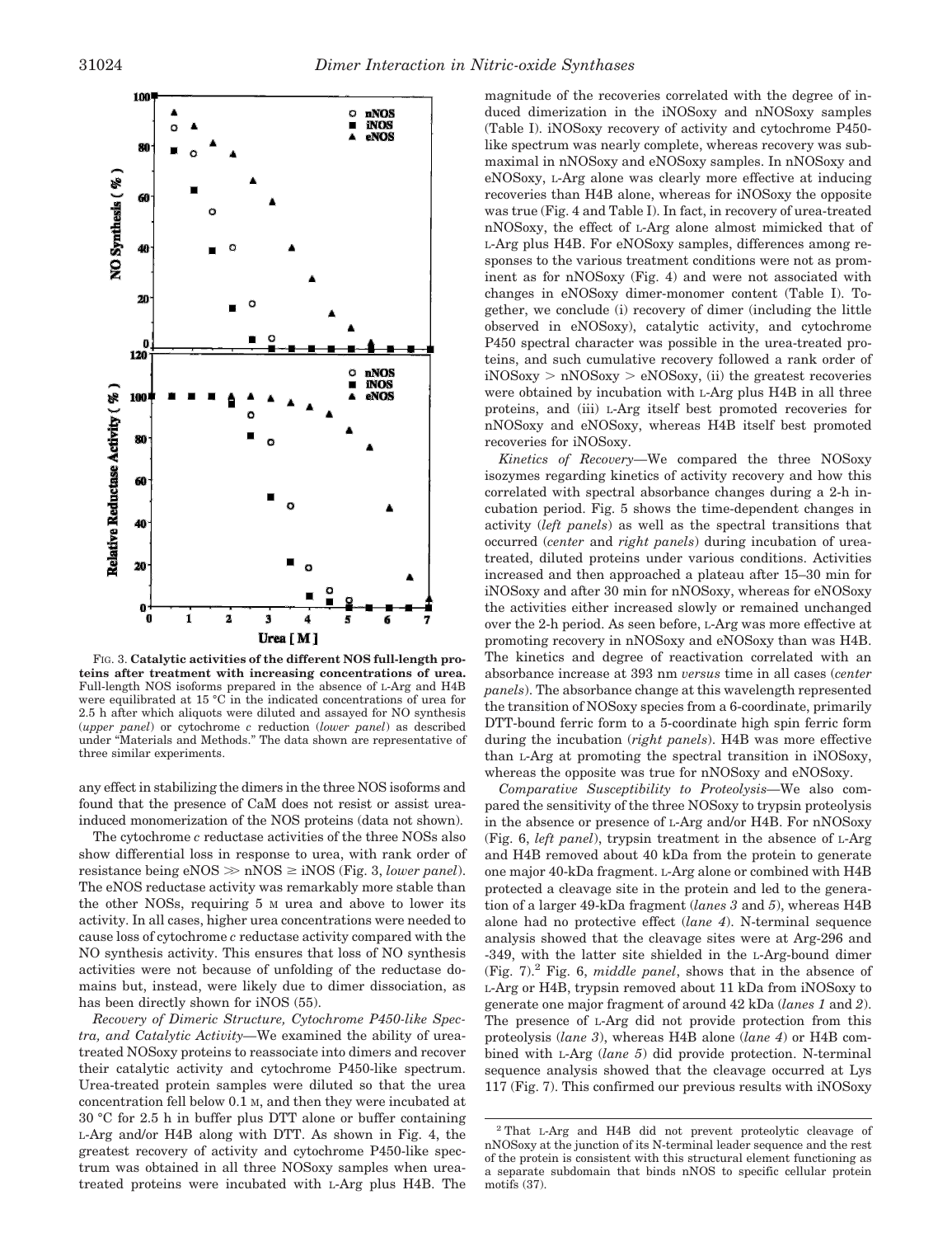

FIG. 4. **Effect of L-Arg and H4B on activity and P450 spectral character recovery of the three NOSoxy after treatment with** different concentrations of urea. The *left panels* show the activity profiles of the urea-treated (2.5 h at 15 °C) NOSoxy isoforms after 2.5 h of incubation with L-Arg (10 mm), H4B (100  $\mu$ m), or both at room temperature (25 °C). The *right panels* show the corresponding P450 content profiles of the recovered proteins at relevant urea concentrations. Activity assay for the proteins were done as in Fig. 1. The data are representative of three independent experiments.

(23). In marked contrast, eNOSoxy was insensitive to trypsin cleavage irrespective of L-Arg and H4B (Fig. 6, *right panel*), as previously reported (57).

*Structural Analysis of NOSoxy Dimer Interfaces—*We analyzed the dimer interfaces by comparing sequence conservation of residues in the dimer interfaces and calculating the buried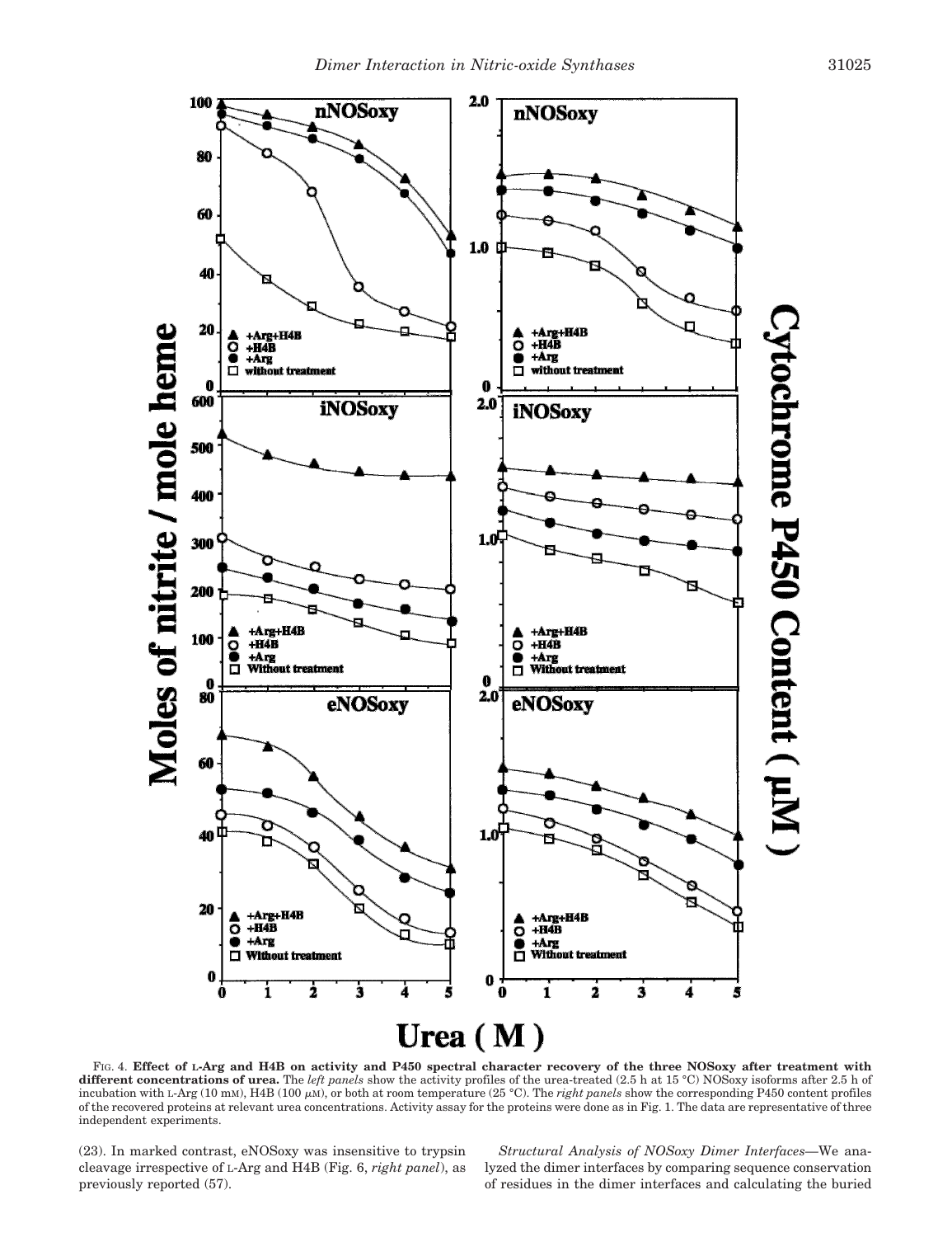### 31026 *Dimer Interaction in Nitric-oxide Synthases*

TABLE I

*Profile of dimer and monomer content of 3 M urea-treated NOSoxy proteins before and after incubation in the presence and absence of L-Arg and H4B*

Oxygenase domains of the three NOS isoforms were treated with 3 M area at 15 °C for 2.5 h after which they were diluted and incubated with or without L-Arg (10 mM) and/or H4B (100  $\mu$ M) for 2.5 h at room temperature. 50  $\mu$ g of the incubated protein was then subjected to gel filtration as described under "Materials and Methods". Results are representative of two independent experiments.

| Additives                | nNOSoxy |         | iNOSoxy |         | eNOSoxy |         |
|--------------------------|---------|---------|---------|---------|---------|---------|
|                          | Dimer   | Monomer | Dimer   | Monomer | Dimer   | Monomer |
|                          | %       | $\%$    | $\%$    | %       | $\%$    | $\%$    |
| None (before incubation) | 20      | 80      |         | 94      | 82      | 18      |
| None (Incubated)         | 0       | 90      | 27      | 73      | 82      | 18      |
| $+$ Arg                  | 42      | 58      | 44      | 56      | 87      | 13      |
| $+ H4B$                  | 25      | 75      | 62      | 38      | 83      |         |
| $+Arg+H4B$               | 45      | 55      | 84      | 16      | 89      |         |



FIG. 5. **Time-dependent recovery of 3 M urea-treated NOSoxy isoforms with and without treatment with L-Arg and H4B.** The *left panels* show the activity recovery over the initial 2 h of incubation. The *center panels* depict the time-dependent spectral shift to the high spin state of the treated proteins, whereas the *right panels* show the final wavelength scans of the treated proteins after the 2-h incubation period. Further details are given under "Materials and Methods." The data are representative of three similar experiments.

surface areas. The NOSoxy dimer interface is comprised primarily of residues in the N-terminal  $\beta$ -hooks, zinc binding loop, helical lariat, and helical T as well as the H4B cofactor from each subunit (Fig. 7 and 8). The N-terminal  $\beta$ -hooks and zinc binding loop contain dimer interface residues that are primarily charged or polar and are the least conserved of the dimer interface residues among the three isozymes (rat nNOS, bovine eNOS, and murine iNOSoxy) (Fig. 7, *top*). In contrast, the helical lariat and helical T contain dimer interface residues that are primarily hydrophobic and conserved among the three isozymes (Fig. 7, *bottom*).

We calculated the surface areas buried in eNOSoxy and iNOSoxy dimer interfaces using a MSMS program (61, 62). The calculated molecular surface area buried in the eNOSoxy dimer interface is 330  $\AA^2$  larger than the corresponding buried surface area of the murine iNOSoxy dimer (eNOSoxy 4980  $\AA^2$ ,

iNOSoxy 4650  $\AA^2$ ).<sup>3</sup> By calculating surface areas for multiple independently refined structures of both isozymes, $4$  we were able to verify that a difference of 330  $\AA^2$  was significant. We used only structures that had H4B bound and zinc bound with the N-terminal hooks unswapped in order to use structures that were as similar as possible. The surface area buried by the H4B cofactor (range 290–340 Å<sup>2</sup>; average 320 Å<sup>2</sup>) was strikingly similar to the magnitude of the differences observed between eNOSoxy and iNOSoxy (330  $\AA^2$ ). Of the three isozymes, iNOSoxy also has the smallest number of pairwise contacts across the dimer interface (distance cutoff  $4 \text{ Å}$ ). iNOSoxy has

<sup>3</sup> We assumed un-swapped N-terminal hooks for each NOSoxy in the analysis. Also, to make direct comparisons, bound pteridine was excluded from the calculation.

R. J. Rosenfeld, and E. D. Getzoff, unpublished results.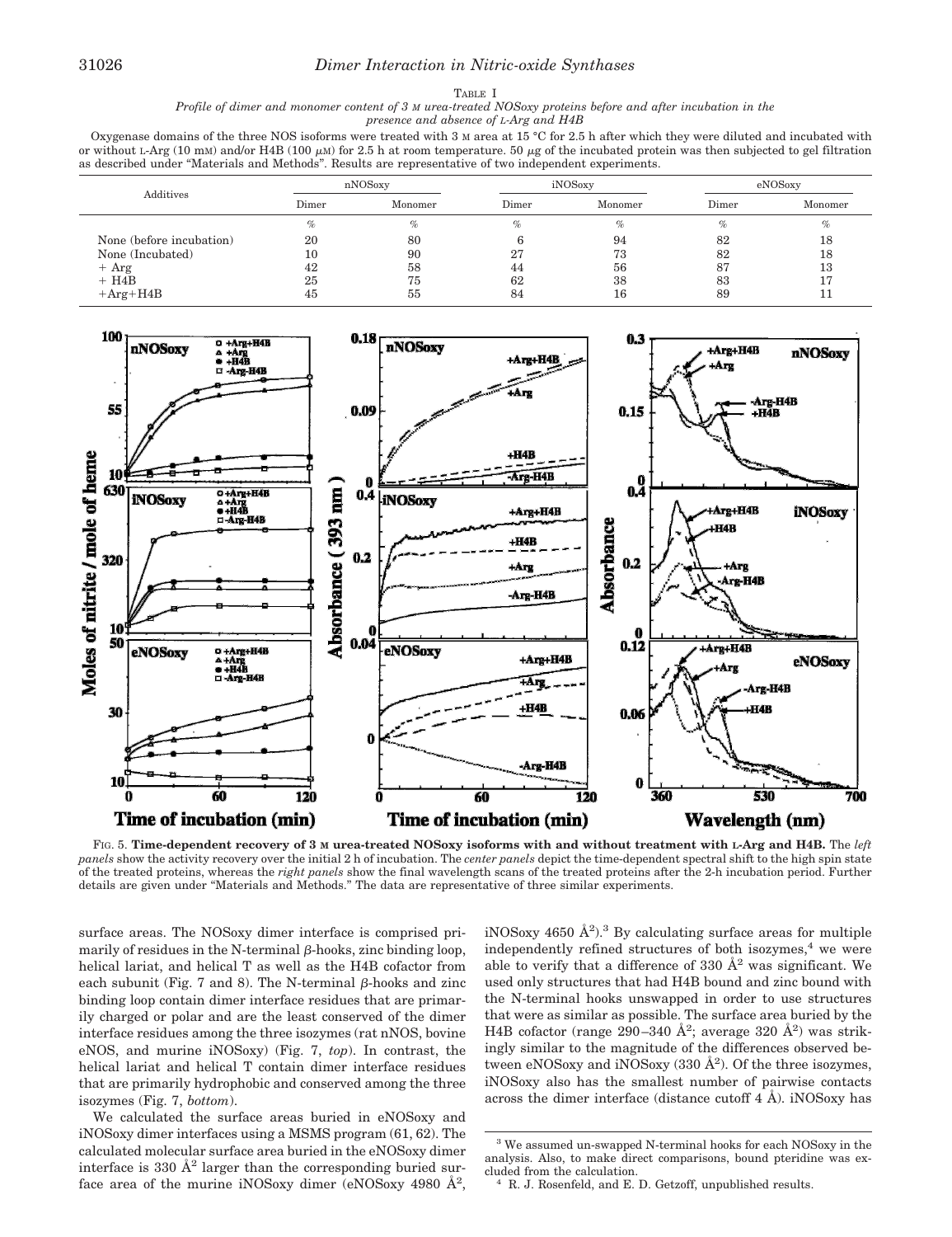

nNOSoxy iNOSoxy eNOSoxy

FIG. 6. **Effect of L-Arg and H4B on protection of different NOSoxy dimers from limited trypsin digestion.** The proteins were dialyzed against 40 mM EPPS containing 10% glycerol and 1 mM DTT and then preincubated for 16 h in ice either in this buffer alone or in buffer containing 10 mm L-Arg, 100  $\mu$ m H4B, or 10 mm L-Arg plus 100  $\mu$ m H4B. The light absorbance spectrum of each protein sample was recorded after preincubation to ensure that the spectral changes associated with the binding of L-Arg and/or H4B have occurred. Proteolysis was then carried out at room temperature for 10 min using  $1 \mu$ g of trypsin. After incubation with trypsin the samples were boiled with Laemmli buffer, and about 30 -g of protein of the treated buffer were analyzed by SDS-PAGE. *Lane 1*, native enzymes; *lane 2*, enzymes treated with trypsin in the absence of L-Arg and H4B; *lane 3*, enzymes treated with trypsin in the presence of L-Arg (10 mM); *lane 4*, enzymes treated with trypsin in the presence of H4B (100  $\mu$ m); *lane 5*, enzymes treated with trypsin in the presence of both L-Arg  $(10 \text{ mm})$  and H4B  $(100 \mu)$ . Further details are given under "Materials and Methods." The *three panels* from left to right represent nNOSoxy, iNOSoxy, and eNOSoxy respectively. The figure shown is representative of three similar experiments.

 $\sim$ 20% fewer pairwise contacts (302 contacts) than eNOSoxy (364 contacts). Analysis of the dimer surface area and contacts across the dimer interface lend structural support to our biochemical findings that (i) the eNOSoxy dimer is stronger than the iNOSoxy dimer, (ii) the H4B cofactor can play a significant role in stabilizing the iNOSoxy dimer, and that (iii) eNOSoxy dimer stability may not depend upon H4B binding as critically as iNOSoxy.

#### DISCUSSION

Subunit dimerization is essential for activating NOS and serves as a point of biologic regulation (32) and pharmacologic intervention (33–35). Our results reveal some important similarities and differences among the three NOS regarding strength and control of their dimeric interaction. These facets and their potential structural and biologic foundations are discussed below.

*Dimer Stabilities—*The urea dissociation study suggested that dimeric interaction is strongest in eNOSoxy followed by nNOSoxy and then iNOSoxy. The dimer interaction of eNOSoxy was so strong that we observed only minor dissociation at urea concentrations up to 7 M. The full-length NOSs appeared to follow the same rank order of dimer strength based on the urea concentrations that were required for loss of their NO synthesis activities (see Fig. 3). Our results suggest that attached CaM binding sites and reductase domains have little influence on the dimeric interactions of all three NOS. Instead, the attached reductase domains may destabilize the dimeric interactions between oxygenase domains. In fact, we found that CaM binding does not help to strengthen the existing dimer interaction in nNOS and eNOS.

Venema *et al.* (45) observe the same rank order of dimer strengths when subjecting eukaryotic-expressed NOS dimers to low temperature SDS-PAGE (45). In their study, eNOS dimer was 100% resistant to dissociation induced by the 3% SDS, whereas nNOS dimer partitioned into a 60:40 dimermonomer ratio, and iNOS dimer converted completely to monomer. The eNOS dimer exhibited the highest critical temperature for dissociation  $(30-40 \degree C)$  in this system followed by nNOS (0-20 °C) and then iNOS (<  $4$  °C). The fact that our laboratories observed identical results in such dissimilar systems boosts confidence in a rank order of dimer strength of  $eNOS > nNOS > iNOS$ .

Bound H4B plus Arg increased the stability of all three NOSoxy dimers as evidenced by their increased resistance to urea dissociation. The effect was particularly evident in nNOSoxy and iNOSoxy and was manifested by their maintaining greater NOHA oxidation activity at the higher urea concentrations (see Figs. 1 and 2). H4B was more effective than L-Arg at maintaining dimeric structure of nNOSoxy and in maintaining the activity of both nNOSoxy and eNOSoxy. These results are consistent with low temperature SDS-PAGE studies that showed the inclusion of H4B alone or with L-Argstabilized nNOS dimer against dissociation, whereas L-Arg alone or H4B alone in the case of eNOS had less effect (20,  $45, 46$ 

Our work suggests there are important similarities and differences among the NOS isozymes regarding the structural states of their dimers in solution. When L-Arg and H4B are bound, all three NOSoxy dimers are similar in that they are resistant to urea dissociation and to trypsin proteolysis at a basic site near a flexible region located just beyond the zinc binding loop (Fig. 7). The protection brought on by L-Arg and H4B binding is analogous to that observed in cytochrome P4502B1, where substrate binding prevents proteolysis within a flexible region of that enzyme (66). The crystallographic structures of NOSoxy dimers with L-Arg and H4B bound are likewise very similar (24, 25). The dimer interfaces bury  $\sim$ 15% of the solvent-accessible surface area of each monomer. Both L-Arg and H4B form extensive hydrogen-bonding networks that stabilize the surrounding protein, perhaps explaining why the removal of the substrate and cofactor is destabilizing.

In the absence of L-Arg and/or H4B, the stabilities of the NOSoxy dimers differ (Fig. 6). In the absence of both L-Arg and H4B, nNOSoxy and iNOSoxy dimers are sensitive to urea dissociation and to proteolysis. In contrast, eNOSoxy dimers remain stable and resistant to proteolysis despite a trypsincleavable sequence motif (KFPRVK) that is similar to a proteolytic site in nNOS (RFLKVK) (Fig. 7). Although the dimers are best stabilized by the combination of L-Arg and H4B, the isozymes differ in which of these two compounds have the most significant stabilizing effects. Specifically, iNOSoxy is more stabilized by H4B, whereas nNOSoxy is more stabilized by L-Arg. Crystal structures show that L-Arg can bind in the H4B binding site of eNOSoxy (25). Whether L-Arg protects the nNOSoxy dimer from proteolysis by binding to its natural site above the heme or acts instead by binding within the H4B site as can occur in eNOS remains to be determined.

*Analysis of the Dimer Interface—*In light of the isozyme differences in NOSoxy dimer stability, the crystal structures of the H4B-replete NOSoxy dimers are remarkably similar (24– 26). However, close examination of dimer interfaces supports our biochemical findings that eNOSoxy forms a stronger dimer than iNOSoxy. The surface area buried in the eNOSoxy dimer interface is larger than that in the iNOSoxy dimer interface. The larger buried surface area and increased number of pairwise contacts in the eNOSoxy dimer are not localized to a single structural element but, rather, arise from cumulative differences located throughout the interface. The structural elements in the dimer interface that have the greatest sequence variation among the three NOS isozymes are the N-terminal -hooks and zinc binding loops (Fig. 7, *top*). This suggests that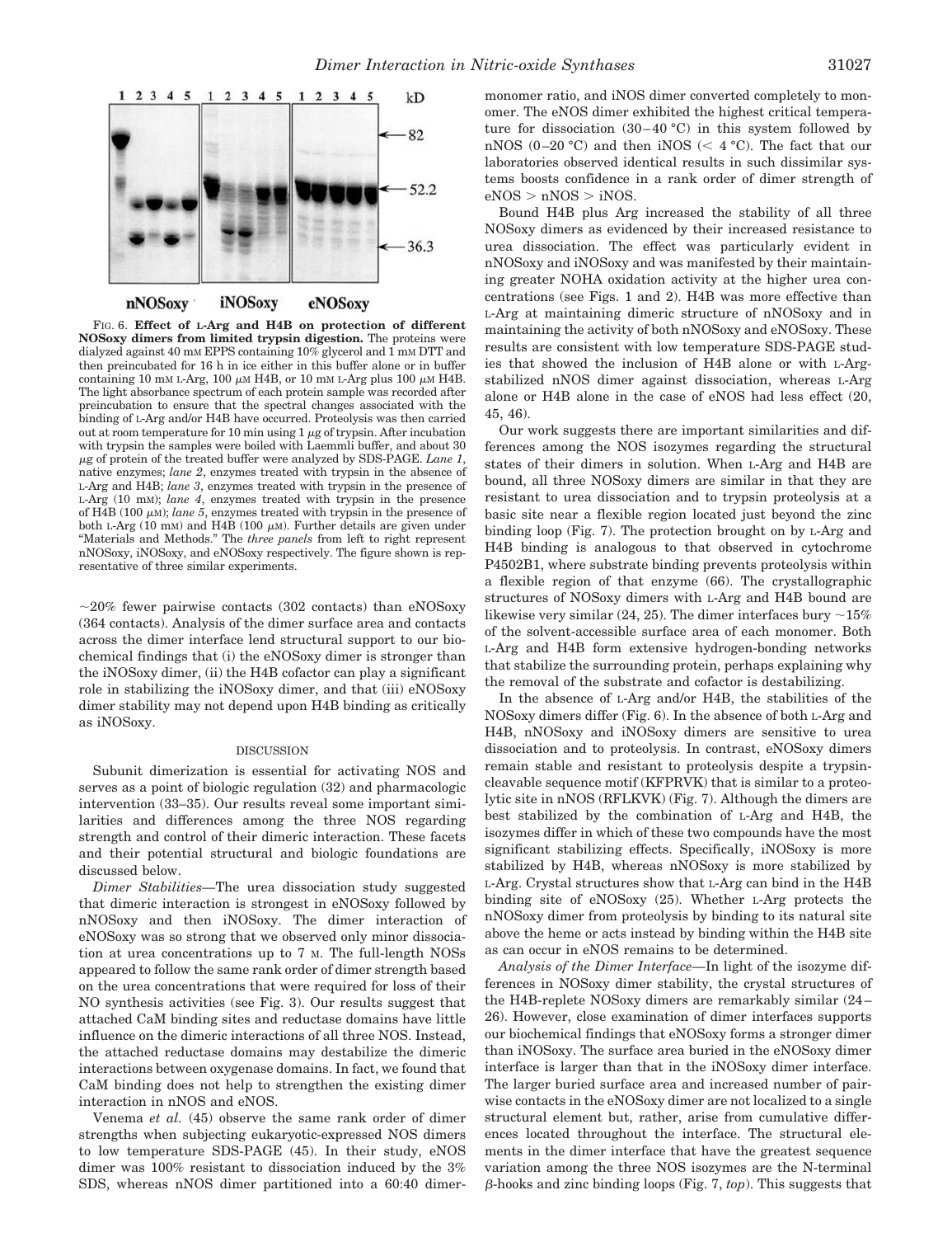

FIG. 7. **Sequence alignment of rat nNOS, bovine eNOS, and murine iNOS highlighting dimer interface residues.** Residues that are identical in all three isozymes are shown on a *red background*, and residues that are similar are shown with a *yellow background*. Residues that contribute at least 5  $\AA^2$  to the iNOSoxy dimer interface are boxed in *cyan*. The cleavage sites we determined for nNOS and iNOS are marked with *pink triangles above* and *below* the sequences, respectively. eNOS is resistant to proteolysis despite containing a sequence homologous to an nNOS cleavage site (*black underline*). *Green boxes* are drawn around residues that are either disordered and/or exist in multiple conformations in crystal structures. *Solid diamonds above* mark every 10th position in rat nNOS from residues 300 to 350 of the N terminus (*top*) and residues 600–710 of the C terminus (*bottom*).



FIG. 8. **Ribbon diagram of one monomer from the crystal structure of dimeric murine iNOSoxy as viewed from the dimer interface.** Side chains of residues that contribute at least 5 Å 2 of surface area to the dimer interface are shown as *ball* and *stick*. Dimer interface residues that are identical among rat nNOS, bovine eNOS, and murine iNOS are shown with *red* carbon atoms. Nonconserved dimer interface residues are shown with *yellow* carbon atoms. The most sequence variation among dimer interface residues is found in the N-terminal  $\beta$ -hooks and the zinc binding loop (*cyan*) *ribbons*). In contrast, dimer interface residues in the substrate binding helix, the helical lariat, and the helical T are largely conserved (*purple ribbons*). Heme, H4B, and zinc are shown in *green*.

isozyme-specific dimer stabilities could emanate primarily from differences in the N-terminal  $\beta$ -hooks and zinc binding loops.

Both the N-terminal  $\beta$ -hooks and zinc binding can help stabilize NOS dimers. Mutation of certain residues in the Nterminal hook region of nNOS or iNOS abrogated their ability to form catalytically active dimers (63, 67). Also, biochemical and crystallographic studies of iNOSoxy suggest that its Nterminal  $\beta$ -hooks can swap across the dimer to interact with their partner subunits and, thus, stabilize the dimer (63, 68). A role for the N-terminal hook swapping in stabilizing the iNOSoxy dimer is consistent with biochemical results showing that progressive deletion of N-terminal hook elements disrupts iNOSoxy dimers more than eNOSoxy or nNOSoxy dimers (23, 65, 69).

The zinc binding loop in iNOSoxy generally has more conformational heterogeneity than other regions in the iNOSoxy structure or in the zinc binding loops of eNOSoxy dimers (Fig. 7) (24–26, 54, 68). For instance, in the zinc-free structure of murine iNOSoxy a disulfide bond was formed between zinc ligand Cys-109 and its symmetry mate (Cys-109) in the partner subunit, and the N-terminal  $\beta$ -hooks were swapped across the iNOSoxy dimer (24). Therefore, structural heterogeneity may arise from differences in the amount of zinc bound in recombinantly expressed NOSoxy isozymes. Regarding zinc binding, mutagenesis studies establish that an intact  $\text{Zn}^{2+}(\text{Cys})_4$  is not required for dimerization of iNOS, nNOS, or eNOS, or for their consequent catalytic activity (63, 65, 70, 71). Further evidence that zinc is not required for dimerization is that *Deinococcus radiodurans* NOS does not have the N-terminal zinc binding sequence but is still dimeric (72). However, Mayer and coworkers (73) demonstrate that a functional zinc binding site does help to stabilize the nNOS dimer against dissociation in low temperature SDS-PAGE experiments. The relative importance of zinc binding to NOS dimer assembly and stabilization for each isozyme *in vivo* remains to be tested.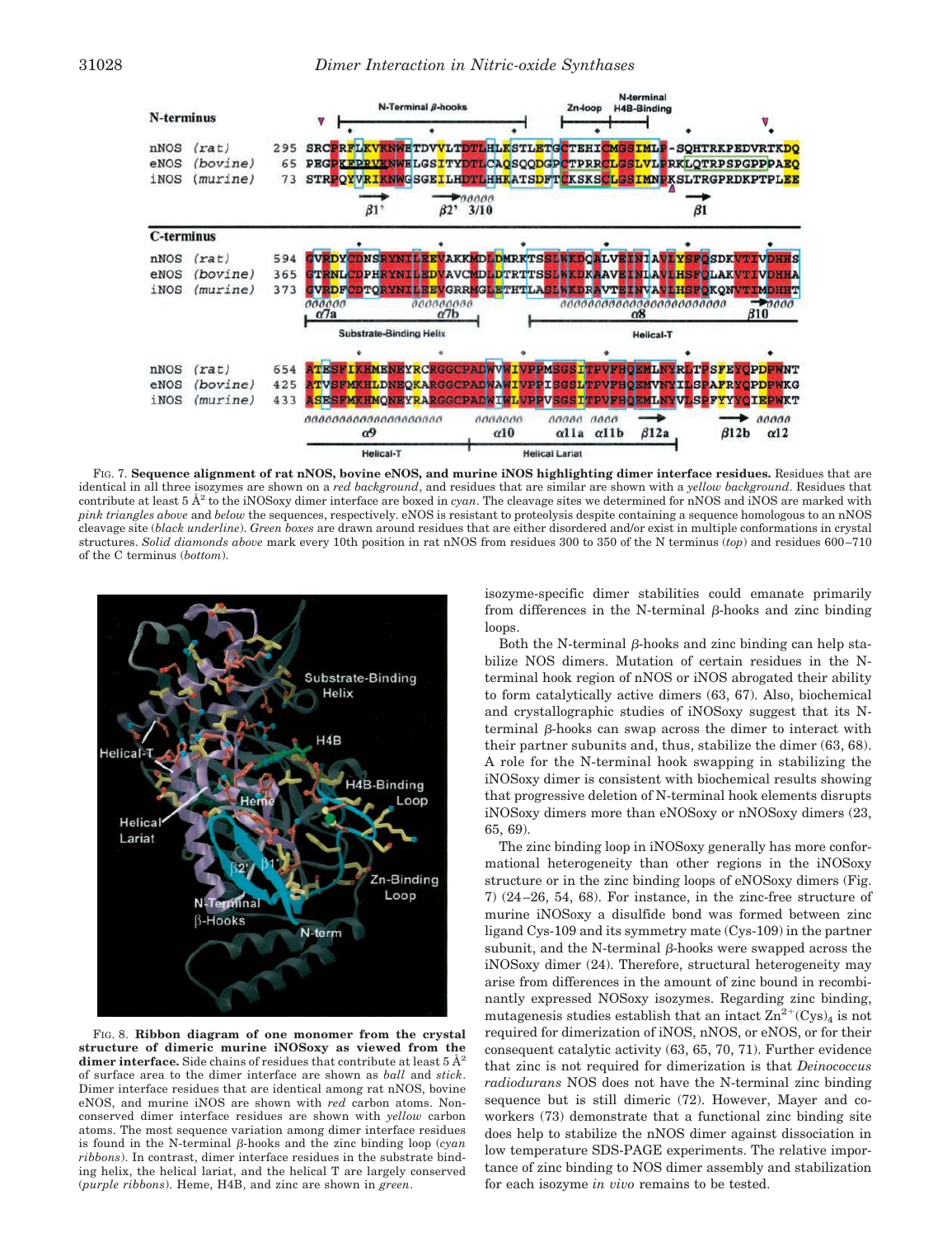*Dimerization of NOS Monomers—*Two noteworthy characteristics of urea-generated NOS monomers are their ability to retain bound heme and to reassociate into active dimeric NOS (28, 55, 64). This allowed us to investigate the relative effects of L-Arg and H4B in promoting dimerization of nNOSoxy *versus* iNOSoxy.<sup>5</sup> Incubating heme-containing iNOSoxy and nNOSoxy monomers in buffer alone led only to minor dimer reassembly (10–25%). This result matched our previous work with iNOS or iNOSoxy monomers (18, 28, 48, 49, 55). However, it contrasted with work showing that heme-free nNOS monomer expressed in insect cells undergoes substantial dimerization when incubated with heme alone  $(19)$ .<sup>6</sup> The reason for these differences is unclear. Our urea-generated nNOSoxy monomer, despite its good heme content, may not undergo dimerization after being diluted in buffer because of an altered heme-thiolate bond. This is suggested by the majority of monomer forming a cytochrome P420 chromophore when it is reduced in the presence of CO. Hemmens *et al.* (74) show that heme-thiolate bond formation is critical for nNOS to dimerize, and the cytochrome P420 form of nNOS contains a weakened heme-thiolate bond (75). This characteristic is not reversed when heme-containing nNOSoxy monomer is incubated in buffer alone (see Figs. 2 and 4). However, normal heme-thiolate bond characteristics were recovered when we incubated urea-generated nNOSoxy monomer with L-Arg plus H4B, and recovery was coincident with dimerization. Identical behavior for urea-generated nNOS monomer was recently reported by Jiang *et al.* (64).

Reassociation of NOSoxy monomers was promoted the most by adding H4B and L-Arg in combination. However, if only one of these was added, nNOS association depended more upon L-Arg, whereas iNOS association depended more upon H4B. The L-Arg substrate binding site is above the heme, and L-Arg does not directly participate in the dimer interface, whereas the H4B cofactor bridges across the dimer interface,  $\pi$ -stacking and hydrogen-bonding with residues in both subunits of the dimer (24, 76). In crystal structures of eNOSoxy, but not iNOSoxy, L-Arg has been found to bind not only in the substrate binding site but also in the H4B binding site (25). Whether L-Arg can promote isozyme-specific dimer assembly of eNOSoxy and nNOSoxy by binding at both the substrate and the H4B binding site remains an intriguing possibility for further study.

The ability of H4B to promote association of NOSoxy monomers is entirely consistent with crystal structures of dimeric NOSoxy. Although H4B makes nearly identical interactions in structures of dimeric iNOSoxy and eNOSoxy (25), iNOSoxy appears to require pterin for crystallization, whereas eNOSoxy does not. In fact, all published structures of dimeric iNOSoxy have H4B or a H4B analogue bound at this site (24, 26, 54, 68, 76, 77). In structures of eNOSoxy with and without bound H4B, no differences at the dimer interface were observed (25). This may be because crystallization selects for the most ordered conformational state of several available for NOSoxy dimers in solution. The conformation indicated by the H4B-bound crystal structure of iNOSoxy may not be the predominant conformation of dimeric H4B-free iNOSoxy in solution. Subtle variations in NOS conformation caused by cofactor and substrate binding may differentially tune the activity of NOS isozymes *in vivo* by regulating dimer association and stability*.*

The isozyme-specific response toward H4B and L-Arg regarding dimer assembly appears to match the different cellular

availabilities of these molecules. For example, in cells expressing iNOS, a chronic depletion of L-Arg can occur due to coinduction of arginase (78, 79), whereas H4B levels actually increase due to coinduction of GTP cyclohydrolase (80, 81). In contrast, low H4B levels have been measured in cells and tissues expressing eNOS or nNOS both in physiologic and pathologic settings (52, 82–84). Thus, differential control of NOS dimer assembly may have evolved in response to the varied cellular environments in which each isozyme is expressed.

*Summary—*Although differential regulation of NOS isozymes regarding their expression, localization, and catalytic tuning is well appreciated, very little is known with respect to the structural regulation that might distinguish them. In this respect, our present work confirms their different dimer interaction strengths and reveals its potential structural basis and brings to light hitherto poorly understood roles for substrate and pteridine cofactor in isozyme-specific regulation of dimer assembly.

*Acknowledgment—*We thank Dr. Vivien C. Yee of the Cleveland Clinic Foundation for helpful suggestions.

#### REFERENCES

- 1. Colasanti, M., and Suzuki, H. (2000) *Trends Pharmacol. Sci.* **21,** 249–252
- 
- 2. Cooke, J. P., and Dzau, V. J. (1997) *Annu. Rev. Med.* **48,** 489–509 3. Lincoln, J., Hoyle, C. H. V., and Burnstock, G. (1997) *Nitric Oxide in Health and Disease* (Lucy, J. A., ed) pp. 27–133, Cambridge University Press, Cambridge, UK
- 4. MacMicking, J., Xie, Q. W., and Nathan, C. (1997) *Annu. Rev. Immunol.* **15,** 323–350
- 5. Marletta, M. A. (1994) *Cell* **78,** 927–930
- 6. Forstermann, U., Gath, I., Schwarz, P., Closs, E. I., and Kleinert, H. (1995) *Biochem. Pharmacol.* **50,** 1321–1332
- 7. Wang, Y., Goligorsky, M. S., Lin, M., Wilcox, J. N., and Marsden, P. A. (1997) *J. Biol. Chem.* **272,** 11392–11401
- 8. Huber, A., Saur, D., Kurjak, M., Schusdziarra, V., and Allescher, H. D. (1998) *Am. J. Physiol.* **275,** 1146–1156
- 9. Forstermann, U., Boissel, J. P., and Kleinert, H. (1998) *FASEB J.* **12,** 773–790 10. Eissa, N. T., Yuan, J. W., Haggerty, C. M., Choo, E. K., Palmer, C. D., and Moss, J. (1998) *Proc. Natl. Acad. Sci. U. S. A.* **95,** 7625–7630
- 11. Lamas, S., Marsden, P. A., Li, G. K., Tempst, P., and Michel, T. (1992) *Proc. Natl. Acad. Sci. U. S. A.* **89,** 6348–6352
- 12. Iwanaga, T., Yamazaki, T., and Kominami, S. (2000) *Biochemistry* **39,** 15150–15155
- 13. Stuehr, D. J. (1999) *Biochim. Biophys. Acta* **1411,** 2146–2152
- 14. Zhang, J., Martasek, P., Paschke, R., Shea, T., Siler Masters, B. S., and Kim, J. J. (2001) *J. Biol. Chem.* **276,** 37506–37513
- 15. Masters, B. S., McMillan, K., Sheta, E. A., Nishimura, J. S., Roman, L. J., and Martasek, P. (1996) *FASEB J.* **10,** 552–558
- 16. Hemmens, B., and Mayer, B. (1997) *Methods Mol. Biol.* **100,** 1–32
- 17. Stuehr, D. J. (1997) *Annu. Rev. Pharmacol. Toxicol.* **37,** 339–359
- 18. Baek, K. J., Thiel, B. A., Lucas, S., and Stuehr, D. J. (1993) *J. Biol. Chem.* **268,** 21120–21129
- 19. Klatt, P., Pfeffer, S., List, B. M., Lehner, D. Glatter, O., Bachinger, H. P., Werner, E. R., Schmidt, K., and Mayer, B. (1996) *J. Biol. Chem.* **271,** 7336–7342
- 20. Rodriguez-Crespo, I., Gerber, N. C., and Ortiz de Montellano, P. R. (1996) *J. Biol. Chem.* **271,** 11462–11467
- 21. Chen, P. F., Tsai, A. L., Berka, V., and Wu, K. K. (1996) *J. Biol. Chem.* **271,** 14631–14635
- 22. Mc Millan, K., and Masters, B. S. S. (1995) *Biochemistry* **34,** 3686–3693
- 23. Ghosh, D. K., Wu, C., Pitters, E., Moloney, M., Werner, E. R., Mayer, B., and Stuehr, D. J. (1997) *Biochemistry* **36,** 10609–10619
- 24. Crane, B. R., Arvai, A. S., Ghosh, D. K., Wu, C., Getzoff, E. D., Stuehr, D. J., and Tainer, J. A. (1998) *Science* **279,** 2121–2126
- 25. Raman, C. S., Li, H., Martasek, P., Kral, V., Masters, B. S. S., and Poulos, T. M. (1998) *Cell* **95,** 939–995
- 26. Fischmann, T. O., Hruza, A., Niu, X. D., Fosetta, J. D., Lunn, C. A., Dolphin, E., Prongay, A. J., Reichter, P., Lundell, D. J., Narula, S. K., and Weber, P. C. (1999) *Nat. Strucr. Biol.* **6,** 233–242
- 27. Bender, A. T., Nakatsuka, M., and Osawa, Y. (2000) *J. Biol. Chem.* **275,** 26018–26023
- 28. Ghosh, D. K., Abu-Soud, H. M., and Stuehr, D. J. (1996) *Biochemistry* **35,** 1444–1449
- 29. Panda, K., Ghosh, S., and Stuehr, D. J. (2001) *J. Biol. Chem.* **276,** 23349–23356
- 30. Siddhanta, U., Wu, C., Abu-Soud, H. M., Zhang, J., Ghosh, D. K., and Stuehr, D. J. (1996) *J. Biol. Chem.* **271,** 7309–7312 31. Sagami, I., Daff, S., and Shimizu, T. (2001) *J. Biol. Chem.* **276,** 30036–30042
- 32. Ratovitski, E. A., Bao, C., Quick, R. A., McMillan, A., Kozlovsky, C., and Lowenstein, C. J. (1999) *J. Biol. Chem.* **274,** 30250–30257
- 33. Sennequier, N., Wolan, D., and Stuehr, D. J. (1999) *J. Biol. Chem.* **274,** 930–938
- 34. McMillan, K., Adler, M., Auld, D. S., Baldwin, J. J., Blasko, E., Browne, L. J.,

<sup>5</sup> The limited dissociation of eNOSoxy dimer even at high urea concentration (7 M) precluded our investigating its reassembly.

<sup>6</sup> Our experiments using heme-free iNOS monomer expressed in macrophages showed that little dimer assembly took place when incubated with heme alone (18).